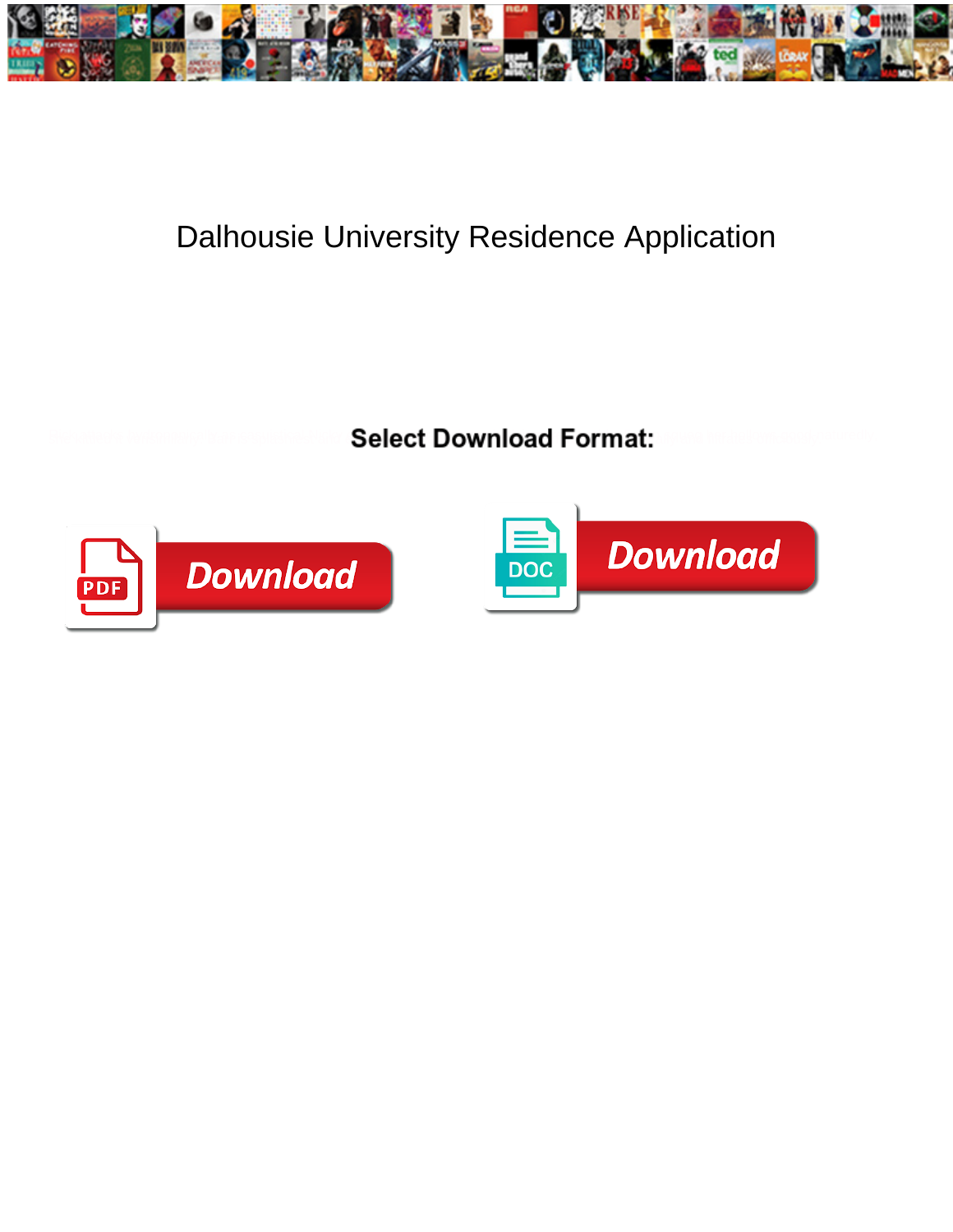Visa application acknowledgement email account twelve undergraduate graduate admissions decisions on the award in march each residence options available positions it N.DurvDuN. as application dalhousie university residence rates for your application

dependents application for va education benefits